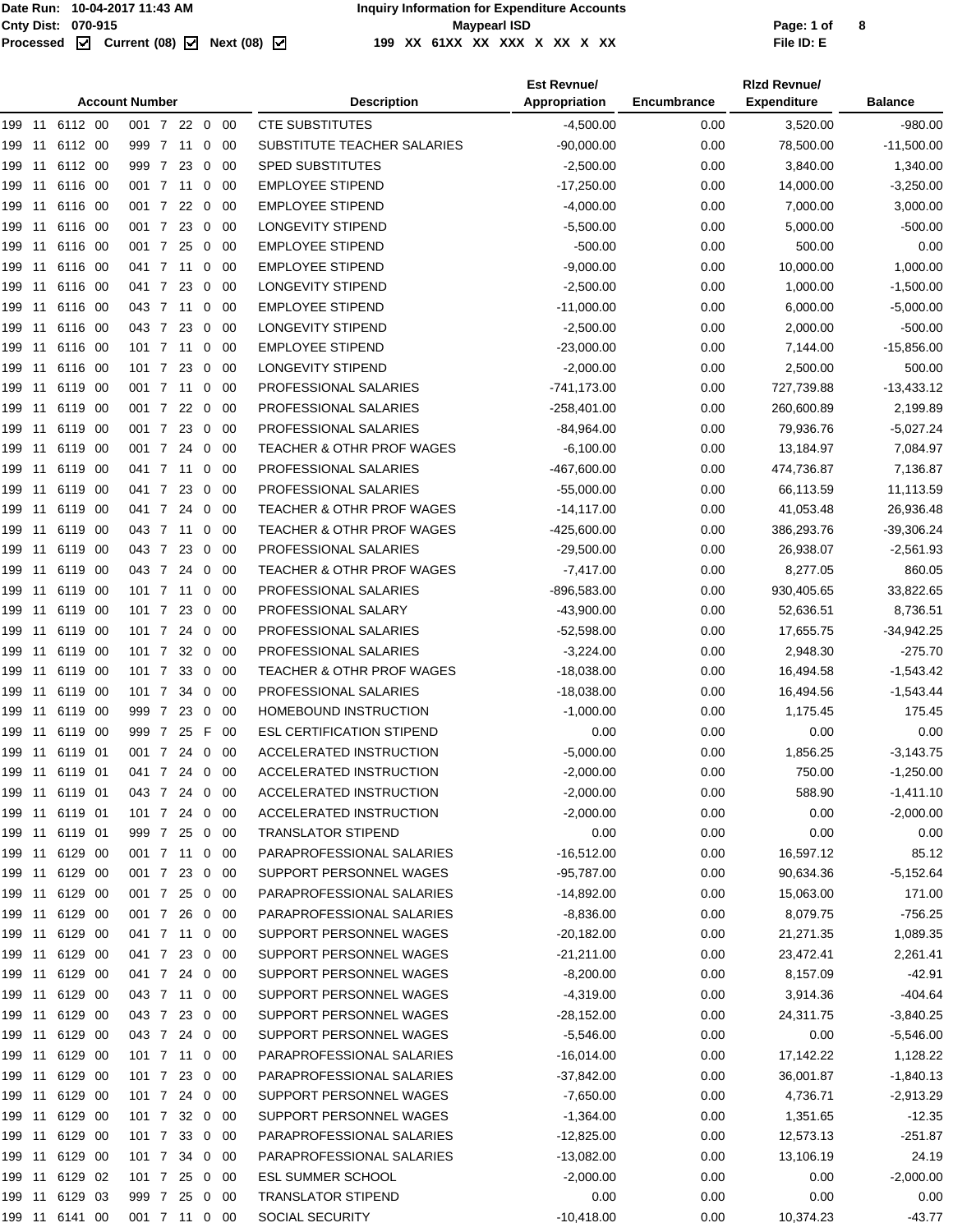#### Page: 2 of<br>
Processed **Maxmud Contract (08)** Mext (08) Maxmud Maypearl ISD<br>
Processed M Current (08) M Next (08) M 199 XX 61XX XX XX X XX X XX **199 XX 61XX XX XXX X XX X XX File ID: E**

|                |         |      | <b>Account Number</b> |         |                         |      | <b>Description</b>                 | <b>Est Revnue/</b><br>Appropriation | <b>Encumbrance</b> | <b>Rizd Revnue/</b><br><b>Expenditure</b> | <b>Balance</b> |
|----------------|---------|------|-----------------------|---------|-------------------------|------|------------------------------------|-------------------------------------|--------------------|-------------------------------------------|----------------|
| 199 11 6141 00 |         |      | 001 7 22 0 00         |         |                         |      | <b>SOCIAL SECURITY</b>             | $-3,291.00$                         | 0.00               | 3,503.84                                  | 212.84         |
| 199 11         | 6141    | -00  | 001 7                 | 23 0    |                         | - 00 | FICA SPECIAL ED                    | $-2,546.00$                         | 0.00               | 2,501.61                                  | $-44.39$       |
| 199 11         | 6141    | -00  | 001 7                 | 24      | $\overline{0}$          | -00  | SOCIAL SECURITY                    | $-85.00$                            | 0.00               | 184.05                                    | 99.05          |
| 199 11         | 6141 00 |      | 001 7 25 0            |         |                         | - 00 | SOCIAL SECURITY/MEDICARE           | $-196.00$                           | 0.00               | 215.15                                    | 19.15          |
| 199 11         | 6141 00 |      | 001 7                 | 26      | $\overline{\mathbf{0}}$ | - 00 | SOCIAL SECURITY/MEDICARE           | $-107.00$                           | 0.00               | 101.13                                    | $-5.87$        |
| 199<br>-11     | 6141    | - 00 | 041 7                 | 11      | 0                       | -00  | <b>SOCIAL SECURITY</b>             | $-6,567.00$                         | 0.00               | 6,727.99                                  | 160.99         |
| 199<br>11      | 6141    | 00   | 041 7                 | 23      | 0                       | - 00 | SPEC ED SOCIAL SECURITY            | $-1,094.00$                         | 0.00               | 1,292.74                                  | 198.74         |
| 199<br>-11     | 6141    | - 00 | 041 7                 | 24      | 0                       | - 00 | SOCIAL SECURITY/MEDICARE           | $-286.00$                           | 0.00               | 590.86                                    | 304.86         |
| 199 11         | 6141    | -00  | 043 7                 | 11      | 0                       | -00  | SOCIAL SECURITY/MEDICARE           | $-5,714.00$                         | 0.00               | 5,114.10                                  | $-599.90$      |
| 199 11         | 6141 00 |      | 043 7                 | 23      | $\mathbf 0$             | 00   | SOCIAL SECURITY/MEDICARE           | $-760.00$                           | 0.00               | 706.50                                    | $-53.50$       |
| 199 11         | 6141 00 |      | 043 7                 | 24 0    |                         | - 00 | SOCIAL SECURITY/MEDICARE           | $-71.00$                            | 0.00               | 85.12                                     | 14.12          |
| 199 11         | 6141    | - 00 | 101 7 11              |         | 0                       | -00  | <b>SOCIAL SECURITY</b>             | $-12,054.00$                        | 0.00               | 12,686.41                                 | 632.41         |
| 199<br>11      | 6141    | 00   | 101 7                 | 23      | 0                       | -00  | SOCIAL SECURITY                    | $-1,131.00$                         | 0.00               | 1,265.43                                  | 134.43         |
| 199 11         | 6141    | -00  | 101 7                 | 24      | 0                       | -00  | SOCIAL SECURITY                    | $-805.00$                           | 0.00               | 280.41                                    | $-524.59$      |
| 199 11         | 6141    | -00  | 101 7                 | 32 0    |                         | -00  | SOCIAL SECURITY/MEDICARE           | $-64.00$                            | 0.00               | 60.00                                     | $-4.00$        |
| 199 11         | 6141 00 |      | 101 7                 | 33      | $\overline{0}$          | - 00 | SOCIAL SECURITY/MEDICARE           | $-419.00$                           | 0.00               | 405.50                                    | $-13.50$       |
| 199 11         | 6141 00 |      | 101 7                 | 34      | $\mathbf 0$             | - 00 | SOCIAL SECURITY/MEDICARE           | $-442.00$                           | 0.00               | 408.97                                    | $-33.03$       |
| 199 11         | 6141    | - 00 | 999 7 11              |         | 0                       | -00  | SOCIAL SECURITY/MEDICARE           | 0.00                                | 0.00               | 978.05                                    | 978.05         |
| 199<br>11      | 6141    | 00   | 999 7                 | 23      | 0                       | 00   | SOCIAL SECURITY/MEDICARE           | 0.00                                | 0.00               | 58.98                                     | 58.98          |
| 199 11         | 6141    | -00  | 999 7                 | 25 F    |                         | - 00 | SOCIAL SECURITY/MEDICARE           | 0.00                                | 0.00               | 0.00                                      | 0.00           |
| 199 11         | 6141 01 |      | 001 7                 | 24      | $\overline{0}$          | -00  | SOCIAL SECURITY/MEDICARE           | 0.00                                | 0.00               | 27.46                                     | 27.46          |
| 199 11         | 6141 01 |      | 041 7 24              |         | $\overline{0}$          | - 00 | SOCIAL SECURITY/MEDICARE           | 0.00                                | 0.00               | 10.46                                     | 10.46          |
| 199 11         | 6141 01 |      | 043 7 24 0            |         |                         | - 00 | SOCIAL SECURITY/MEDICARE           | 0.00                                | 0.00               | 8.02                                      | 8.02           |
| 199 11         | 6141 01 |      | 999 7                 | 25      | $\overline{0}$          | -00  | SOCIAL SECURITY/MEDICARE           | 0.00                                | 0.00               | 0.00                                      | 0.00           |
| 199<br>-11     | 6141    | -03  | 999 7                 | 250     |                         | -00  | SOCIAL SECURITY/MEDICARE           | 0.00                                | 0.00               | 0.00                                      | 0.00           |
| 199 11         | 6142 00 |      | 001 7 11 0            |         |                         | - 00 | <b>GROUP HEALTH &amp; LIFE INS</b> | $-44,168.00$                        | 0.00               | 40,705.60                                 | $-3,462.40$    |
| 199 11         | 6142 00 |      | 001 7                 | 22      | $\overline{0}$          | -00  | <b>GROUP HEALTH &amp; LIFE INS</b> | $-17,209.00$                        | 0.00               | 14,035.53                                 | $-3,173.47$    |
| 199 11         | 6142 00 |      | 001 7                 | 23 0 00 |                         |      | <b>GROUP HEALTH</b>                | $-8,583.00$                         | 0.00               | 4,545.14                                  | $-4,037.86$    |
| 199 11         | 6142 00 |      | 001 7                 | 24 0    |                         | - 00 | <b>GROUP HEALTH &amp; LIFE INS</b> | $-424.00$                           | 0.00               | 748.07                                    | 324.07         |
| 199<br>-11     | 6142 00 |      | 001 7                 | 25      | $\overline{0}$          | -00  | <b>GROUP HEALTH &amp; LIFE INS</b> | $-3,306.00$                         | 0.00               | 3,305.76                                  | $-0.24$        |
| 199<br>11      | 6142 00 |      | 001 7                 | 26      | 0                       | -00  | <b>GROUP HEALTH &amp; LIFE INS</b> | $-1,240.00$                         | 0.00               | 1,239.63                                  | $-0.37$        |
| 199 11 6142 00 |         |      | 041 7 11 0 00         |         |                         |      | <b>GROUP HEALTH &amp; LIFE INS</b> | $-24,772.00$                        | 0.00               | 28,246.99                                 | 3,474.99       |
| 199<br>11      | 6142 00 |      | 041 7 23 0 00         |         |                         |      | <b>GROUP HEALTH</b>                | $-1,896.00$                         | 0.00               | 14.73                                     | $-1,881.27$    |
| 199 11         | 6142 00 |      | 041 7 24 0 00         |         |                         |      | GROUP HEALTH & LIFE INS            | $-580.00$                           | 0.00               | 2,152.21                                  | 1,572.21       |
| 199 11         | 6142 00 |      | 043 7 11 0 00         |         |                         |      | <b>GROUP HEALTH &amp; LIFE INS</b> | $-21,833.00$                        | 0.00               | 21,723.22                                 | $-109.78$      |
| 199 11         | 6142 00 |      | 043 7 23 0 00         |         |                         |      | <b>GROUP HEALTH &amp; LIFE INS</b> | $-5,404.00$                         | 0.00               | 5,404.19                                  | 0.19           |
| 199 11         | 6142 00 |      | 043 7 24 0 00         |         |                         |      | <b>GROUP HEALTH &amp; LIFE INS</b> | $-539.00$                           | 0.00               | 538.79                                    | $-0.21$        |
| 199 11         | 6142 00 |      | 101 7 11 0 00         |         |                         |      | <b>GROUP HEALTH &amp; LIFE INS</b> | $-45,550.00$                        | 0.00               | 45,315.96                                 | $-234.04$      |
| 199 11         | 6142 00 |      | 101 7 23 0 00         |         |                         |      | <b>GROUP HEALTH &amp; LIFE INS</b> | $-4,530.00$                         | 0.00               | 6,729.23                                  | 2,199.23       |
| 199 11         | 6142 00 |      | 101 7 24 0 00         |         |                         |      | <b>GROUP HEALTH &amp; LIFE INS</b> | $-4,098.00$                         | 0.00               | 591.63                                    | $-3,506.37$    |
| 199 11 6142 00 |         |      | 101 7 32 0 00         |         |                         |      | <b>GROUP HEALTH &amp; LIFE INS</b> | $-437.00$                           | 0.00               | 601.61                                    | 164.61         |
| 199 11         | 6142 00 |      | 101 7 33 0 00         |         |                         |      | <b>GROUP HEALTH &amp; LIFE INS</b> | $-4,658.00$                         | 0.00               | 4,657.85                                  | $-0.15$        |
| 199 11         | 6142 00 |      | 101 7 34 0 00         |         |                         |      | <b>GROUP HEALTH &amp; LIFE INS</b> | $-1,523.00$                         | 0.00               | 4,657.82                                  | 3,134.82       |
| 199 11         | 6142 00 |      | 999 7 25 F 00         |         |                         |      | <b>GROUP HEALTH &amp; LIFE INS</b> | 0.00                                | 0.00               | 0.00                                      | 0.00           |
| 199 11         | 6142 01 |      | 999 7 25 0 00         |         |                         |      | <b>GROUP HEALTH &amp; LIFE INS</b> | 0.00                                | 0.00               | 0.00                                      | 0.00           |
| 199 11         | 6142 03 |      | 999 7 25 0 00         |         |                         |      | <b>GROUP HEALTH &amp; LIFE INS</b> | 0.00                                | 0.00               | 0.00                                      | 0.00           |
| 199 11         | 6143 00 |      | 001 7 11 0 00         |         |                         |      | WORKMENS COMPENSATION              | $-15,000.00$                        | 0.00               | 14,990.35                                 | $-9.65$        |
| 199 11         | 6143 00 |      | 041 7 11 0 00         |         |                         |      | WORKMENS COMPENSATION              | $-13,000.00$                        | 0.00               | 13,000.00                                 | 0.00           |
| 199 11         | 6143 00 |      | 043 7 11 0 00         |         |                         |      | <b>WORKERS' COMPENSATION</b>       | $-15,000.00$                        | 0.00               | 17,336.40                                 | 2,336.40       |
| 199 11         | 6143 00 |      | 101 7 11 0 00         |         |                         |      | <b>WORKMENS COMPENSATION</b>       | $-15,000.00$                        | 0.00               | 15,332.47                                 | 332.47         |
| 199 11         | 6143 00 |      | 999 7 25 F 00         |         |                         |      | <b>WORKERS' COMPENSATION</b>       | 0.00                                | 0.00               | 0.00                                      | 0.00           |
| 199 11         | 6143 01 |      | 999 7 25 0 00         |         |                         |      | <b>WORKERS' COMPENSATION</b>       | 0.00                                | 0.00               | 0.00                                      | 0.00           |
| 199 11         | 6143 03 |      | 999 7 25 0 00         |         |                         |      | <b>WORKERS' COMPENSATION</b>       | 0.00                                | 0.00               | 0.00                                      | 0.00           |
| 199 11         | 6144 00 |      | 001 7 11 0 00         |         |                         |      | TRS ON BEHALF                      | $-49,423.00$                        | 0.00               | 41,003.29                                 | $-8,419.71$    |
| 199 11         | 6144 00 |      | 001 7 22 0 00         |         |                         |      | TRS ON BEHALF                      | $-16,052.00$                        | 0.00               | 14,253.91                                 | $-1,798.09$    |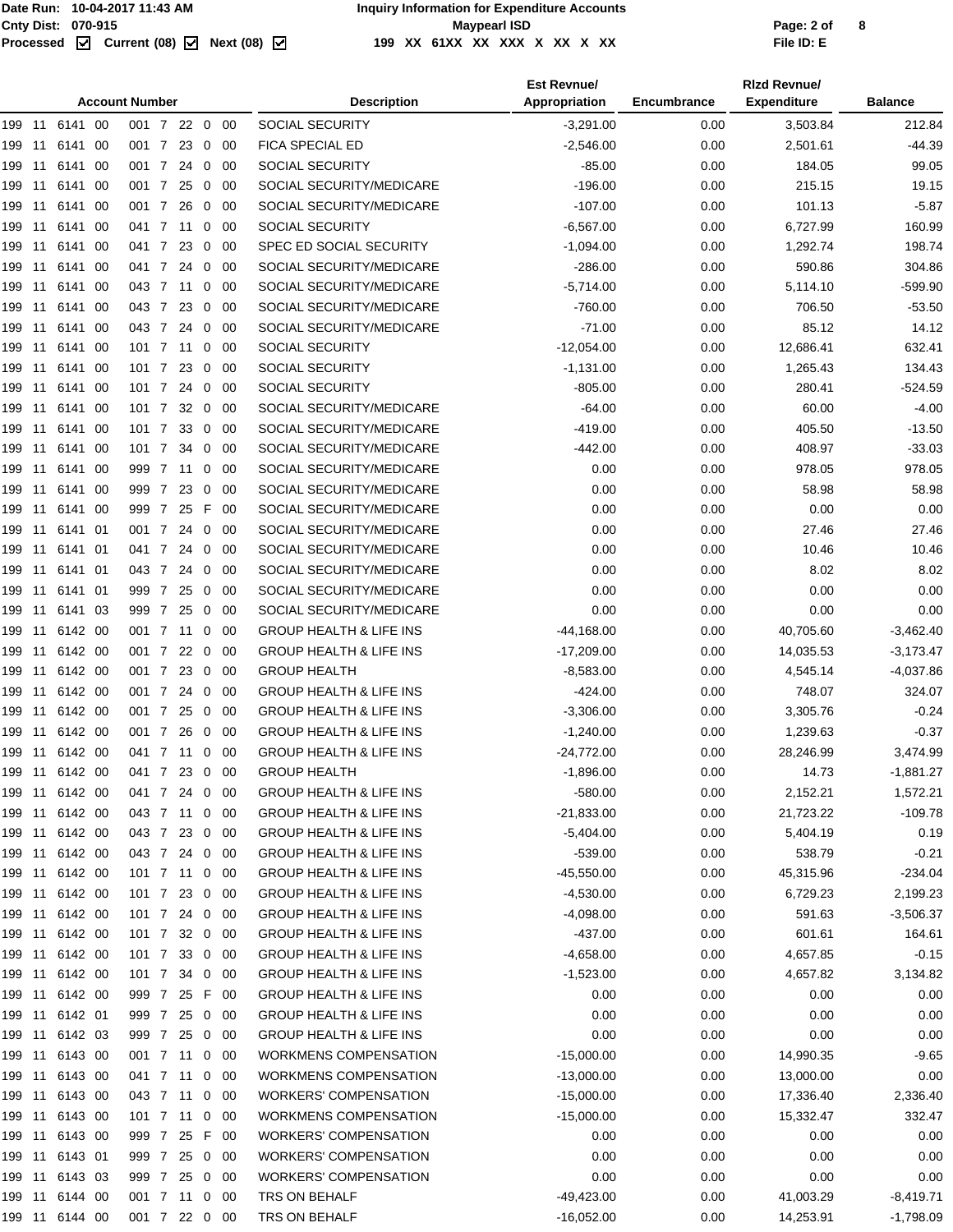|        |                |      | <b>Account Number</b> |              |                |            | <b>Description</b>                    | <b>Est Revnue/</b><br>Appropriation | Encumbrance | <b>Rizd Revnue/</b><br><b>Expenditure</b> | <b>Balance</b> |
|--------|----------------|------|-----------------------|--------------|----------------|------------|---------------------------------------|-------------------------------------|-------------|-------------------------------------------|----------------|
|        | 199 11 6144 00 |      | 001 7 23 0 00         |              |                |            | <b>TRS ON BEHALF</b>                  | $-12,007.00$                        | 0.00        | 11,618.95                                 | $-388.05$      |
| 199 11 | 6144           | -00  | 001 7                 | 24           | $\overline{0}$ | 00         | TRS ON BEHALF                         | $-447.00$                           | 0.00        | 840.73                                    | 393.73         |
| 199 11 | 6144           | - 00 | 001 7                 | 25           | $\overline{0}$ | -00        | TRS/TRS CARE ON BEHALF PAYMENT        | $-1,162.00$                         | 0.00        | 1,085.54                                  | -76.46         |
| 199 11 | 6144           | - 00 | 001 7                 | 26           | $\mathbf 0$    | 00         | TRS ON BEHALF PAYMENT                 | $-689.00$                           | 0.00        | 639.60                                    | $-49.40$       |
| 199 11 | 6144 00        |      | 041 7 11 0            |              |                | -00        | TRS ON BEHALF                         | $-33,935.00$                        | 0.00        | 28,562.86                                 | $-5,372.14$    |
| 199 11 | 6144           | - 00 | 041 7 23 0            |              |                | - 00       | TRS ON BEHALF                         | $-5,118.00$                         | 0.00        | 5,490.07                                  | 372.07         |
| 199 11 | 6144           | -00  | 041 7                 | 24           | $\overline{0}$ | -00        | TRS ON BEHALF                         | $-1,634.00$                         | 0.00        | 3,413.25                                  | 1,779.25       |
| 199 11 | 6144           | -00  | 043 7 11 0            |              |                | -00        | TRS/TRS CARE ON BEHALF PAYMENT        | $-30,002.00$                        | 0.00        | 27,344.69                                 | $-2,657.31$    |
| 199 11 | 6144           | - 00 | 043 7                 | $23 \quad 0$ |                | - 00       | <b>TRS/TRS CARE ON BEHALF PAYMENT</b> | $-4,386.00$                         | 0.00        | 3,966.47                                  | -419.53        |
| 199 11 | 6144           | -00  | 043 7                 | 24           | $\overline{0}$ | 00         | TRS/TRS CARE ON BEHALF PAYMENT        | $-506.00$                           | 0.00        | 575.42                                    | 69.42          |
| 199 11 | 6144 00        |      | 101 7 11 0            |              |                | - 00       | TRS ON BEHALF                         | $-66,594.00$                        | 0.00        | 63,561.73                                 | $-3,032.27$    |
| 199 11 | 6144           | - 00 | 101 7 23 0            |              |                | - 00       | TRS ON BEHALF                         | $-6,173.00$                         | 0.00        | 5,528.43                                  | $-644.57$      |
| 199 11 | 6144           | - 00 | 101 7 24              |              | $\mathbf 0$    | -00        | TRS ON BEHALF                         | $-4,473.00$                         | 0.00        | 1,384.21                                  | $-3,088.79$    |
| 199 11 | 6144           | -00  | 101 7                 | 32 0         |                | -00        | TRS/TRS CARE ON BEHALF PAYMENT        | $-342.00$                           | 0.00        | 316.18                                    | $-25.82$       |
| 199 11 | 6144           | - 00 | 101 7                 | $33\quad0$   |                | - 00       | TRS ON-BEHALF BENEFIT                 | $-2,317.00$                         | 0.00        | 2,131.10                                  | $-185.90$      |
| 199 11 | 6144           | - 00 | 101 7                 | 34           | $\overline{0}$ | 00         | TRS/TRS CARE ON BEHALF PAYMENT        | $-2,337.00$                         | 0.00        | 2,169.41                                  | $-167.59$      |
| 199 11 | 6144 01        |      | 001 7                 | 24 0         |                | -00        | TRS ON-BEHALF BENEFIT                 | 0.00                                | 0.00        | 107.47                                    | 107.47         |
| 199 11 | 6144 01        |      | 041 7                 | 24 0         |                | - 00       | TRS ON-BEHALF BENEFIT                 | 0.00                                | 0.00        | 50.91                                     | 50.91          |
| 199 11 | 6144           | - 01 | 043 7                 | 24           | $\overline{0}$ | -00        | TRS ON-BEHALF BENEFIT                 | 0.00                                | 0.00        | 39.81                                     | 39.81          |
| 199 11 | 6145           | - 00 | 999 7                 | 25           | -F             | 00         | UNEMPLOYMENT COMPENSATION             | 0.00                                | 0.00        | 0.00                                      | 0.00           |
| 199 11 | 6145           | - 01 | 999 7                 | 25           | $\mathbf 0$    | 00         | UNEMPLOYMENT COMPENSATION             | 0.00                                | 0.00        | 0.00                                      | 0.00           |
| 199 11 | 6145           | -03  | 999 7                 | 25           | $\mathbf 0$    | 00         | UNEMPLOYMENT COMPENSATION             | 0.00                                | 0.00        | 0.00                                      | 0.00           |
| 199 11 | 6146           | - 00 | 001 7 11 0            |              |                | 00         | <b>TEACHER RETIREMENT</b>             | $-33,049.00$                        | 0.00        | 28,207.10                                 | $-4,841.90$    |
| 199 11 | 6146           | - 00 | 001 7 22 0            |              |                | - 00       | <b>TRS</b>                            | $-9,241.00$                         | 0.00        | 9,272.41                                  | 31.41          |
| 199 11 | 6146           | - 00 | 001 7                 | 23           | $\overline{0}$ | - 00       | <b>TRS</b>                            | $-4,874.00$                         | 0.00        | 5,016.48                                  | 142.48         |
| 199 11 | 6146           | -00  | 001 7                 | 24 0         |                | -00        | <b>TRS</b>                            | $-150.00$                           | 0.00        | 358.66                                    | 208.66         |
| 199 11 | 6146           | - 00 | 001 7                 | 25           | $\overline{0}$ | - 00       | <b>TEACHER RETIREMENT/TRS CARE</b>    | $-305.00$                           | 0.00        | 310.42                                    | 5.42           |
| 199 11 | 6146           | - 00 | 001 7                 | 26           | $\mathbf 0$    | 00         | <b>TEACHER RETIREMENT/TRS CARE</b>    | $-181.00$                           | 0.00        | 176.95                                    | $-4.05$        |
| 199 11 | 6146           | - 00 | 041 7 11 0            |              |                | -00        | <b>TRS MATCHING</b>                   | $-12,805.00$                        | 0.00        | 13,609.44                                 | 804.44         |
| 199 11 | 6146           | - 00 | 041 7 23 0            |              |                | - 00       | PAYROLL EXPENDITURES CREATE           | $-1,581.00$                         | 0.00        | 2,153.68                                  | 572.68         |
| 199 11 | 6146           | - 00 | 041 7 24              |              | - 0            | - 00       | <b>TEACHER RETIREMENT/TRS CARE</b>    | $-513.00$                           | 0.00        | 1,215.21                                  | 702.21         |
|        | 199 11 6146 00 |      | 043 7 11 0 00         |              |                |            | TEACHER RETIREMENT/TRS CARE           | $-11,642.00$                        | 0.00        | 11,744.57                                 | 102.57         |
| 199 11 | 6146           | 00   | 043 7 23 0 00         |              |                |            | TEACHER RETIREMENT/TRS CARE           | $-1,268.00$                         | 0.00        | 1,211.70                                  | $-56.30$       |
| 199 11 | 6146 00        |      | 043 7                 | 24 0 00      |                |            | TEACHER RETIREMENT/TRS CARE           | $-181.00$                           | 0.00        | 202.81                                    | 21.81          |
|        | 199 11 6146 00 |      | 101 7 11 0 00         |              |                |            | <b>TEACHER RETIREMENT</b>             | $-22,294.00$                        | 0.00        | 23,759.79                                 | 1,465.79       |
| 199 11 | 6146 00        |      | 101 7 23 0 00         |              |                |            | <b>TEACHER RETIREMENT</b>             | $-1,834.00$                         | 0.00        | 1,863.24                                  | 29.24          |
| 199 11 | 6146 00        |      | 101 7 24 0 00         |              |                |            | <b>TEACHER RETIREMENT</b>             | $-1,374.00$                         | 0.00        | 477.16                                    | $-896.84$      |
| 199 11 | 6146 00        |      | 101 7 32 0 00         |              |                |            | TEACHER RETIREMENT/TRS CARE           | $-107.00$                           | 0.00        | 105.01                                    | $-1.99$        |
| 199 11 | 6146 00        |      | 101 7                 | 33 0 00      |                |            | TEACHER RETIREMENT/TRS CARE           | $-703.00$                           | 0.00        | 691.18                                    | $-11.82$       |
| 199 11 | 6146 00        |      | 101 7                 | 34 0 00      |                |            | <b>TEACHER RETIREMENT/TRS CARE</b>    | $-708.00$                           | 0.00        | 701.92                                    | $-6.08$        |
| 199 11 | 6146 00        |      | 999 7 25 F 00         |              |                |            | TEACHER RETIREMENT/TRS CARE           | 0.00                                | 0.00        | 0.00                                      | 0.00           |
| 199 11 | 6146 01        |      | 001 7 24 0 00         |              |                |            | TEACHER RETIREMENT/TRS CARE           | 0.00                                | 0.00        | 34.69                                     | 34.69          |
| 199 11 | 6146 01        |      | 041 7 24              |              |                | $0\quad00$ | TEACHER RETIREMENT/TRS CARE           | 0.00                                | 0.00        | 14.59                                     | 14.59          |
| 199 11 | 6146 01        |      | 043 7 24 0            |              |                | - 00       | TEACHER RETIREMENT/TRS CARE           | 0.00                                | 0.00        | 11.34                                     | 11.34          |
| 199 11 | 6146 01        |      | 999 7 25 0 00         |              |                |            | <b>TEACHER RETIREMENT/TRS CARE</b>    | 0.00                                | 0.00        | 0.00                                      | 0.00           |
| 199 11 | 6146 03        |      | 999 7                 | 25           | $\overline{0}$ | - 00       | <b>TEACHER RETIREMENT/TRS CARE</b>    | 0.00                                | 0.00        | 0.00                                      | 0.00           |
| 199 11 | 6149 00        |      | 001 7 11 0 00         |              |                |            | <b>EMPLOYEE BENEFITS</b>              | $-26,135.00$                        | 0.00        | 0.00                                      | $-26,135.00$   |
| 199 11 | 6149 00        |      | 999 7 25 F 00         |              |                |            | <b>EMPLOYEE BENEFITS</b>              | 0.00                                | 0.00        | 0.00                                      | 0.00           |
| 199 11 | 6149 01        |      | 999 7 25              |              | $\mathbf 0$    | - 00       | <b>EMPLOYEE BENEFITS</b>              | 0.00                                | 0.00        | 0.00                                      | 0.00           |
|        | 199 11 6149 03 |      | 999 7 25 0 00         |              |                |            | <b>EMPLOYEE BENEFITS</b>              | 0.00                                | 0.00        | 0.00                                      | 0.00           |
|        | 199 12 6116 00 |      | 001 7 11 0 00         |              |                |            | <b>EMPLOYEE STIPEND</b>               | $-500.00$                           | 0.00        | 500.00                                    | 0.00           |
|        | 199 12 6116 00 |      | 041 7 11 0            |              |                | - 00       | <b>Longevity Stipend</b>              | $-500.00$                           | 0.00        | 500.00                                    | 0.00           |
|        | 199 12 6116 00 |      | 101 7 11 0 00         |              |                |            | LONGEVITY STIPEND                     | $-500.00$                           | 0.00        | 1,000.00                                  | 500.00         |
|        | 199 12 6129 00 |      | 001 7 11 0 00         |              |                |            | SUPPORT PERSONNEL WAGES               | $-19,584.00$                        | 0.00        | 19,978.19                                 | 394.19         |
|        | 199 12 6129 00 |      | 041 7 11 0 00         |              |                |            | SUPPORT PERSONNEL WAGES               | $-12,921.00$                        | 0.00        | 13,699.25                                 | 778.25         |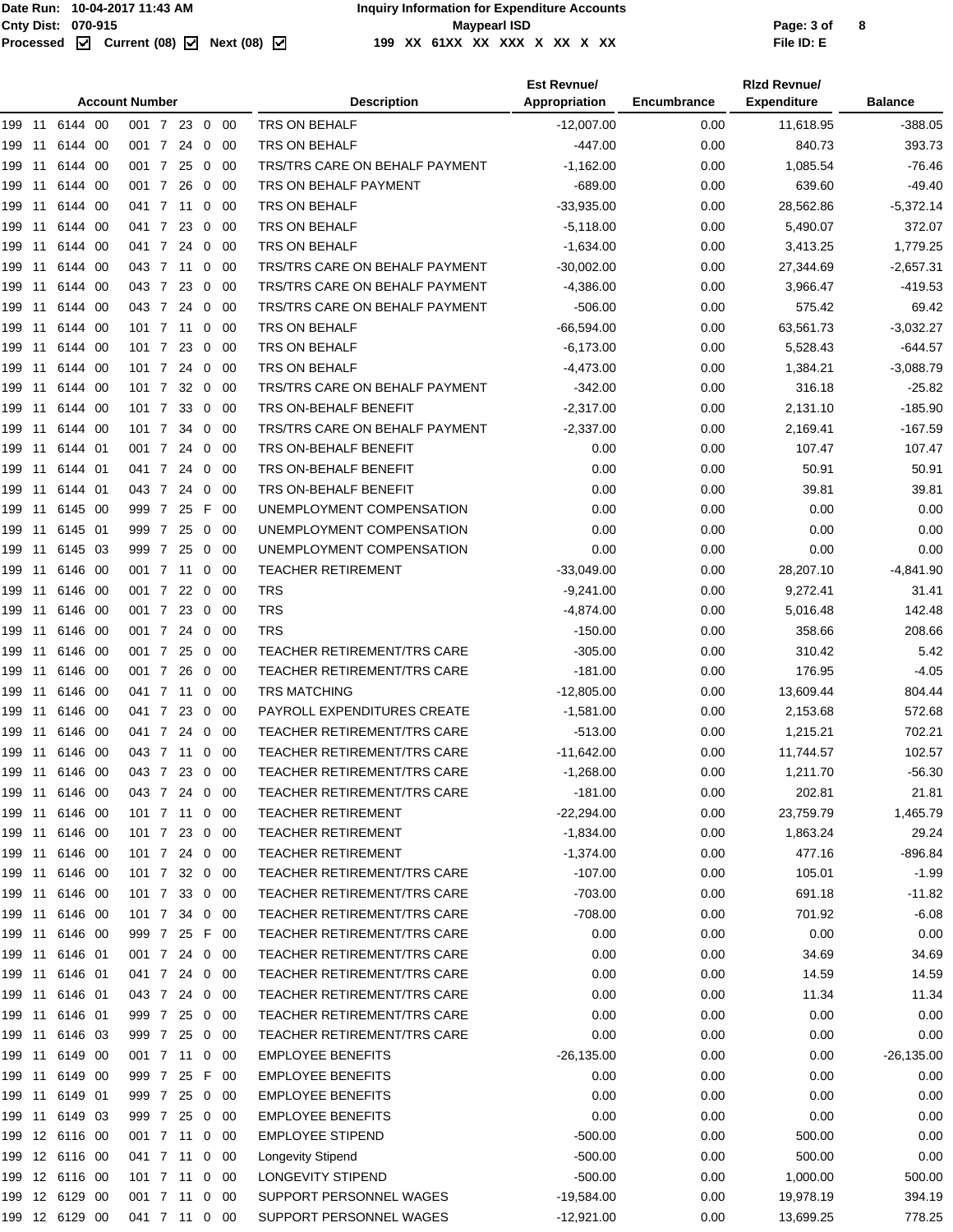|        |                   |                |      | <b>Account Number</b> |      |                |             | <b>Description</b>                 | <b>Est Revnue/</b><br>Appropriation | Encumbrance | <b>Rizd Revnuel</b><br><b>Expenditure</b> | <b>Balance</b> |
|--------|-------------------|----------------|------|-----------------------|------|----------------|-------------|------------------------------------|-------------------------------------|-------------|-------------------------------------------|----------------|
|        |                   | 199 12 6129 00 |      | 043 7 11 0 00         |      |                |             | SUPPORT PERSONNEL WAGES            | $-5.609.00$                         | 0.00        | 5,104.14                                  | $-504.86$      |
|        |                   | 199 12 6129    | -00  | 101 7 11              |      | $\overline{0}$ | -00         | PARAPROFESSIONAL SALARY            | $-17,034.00$                        | 0.00        | 17,265.86                                 | 231.86         |
|        |                   | 199 12 6141 00 |      | 001 7 11 0            |      |                | -00         | SOCIAL SECURITY/MEDICARE           | $-186.00$                           | 0.00        | 202.83                                    | 16.83          |
|        |                   | 199 12 6141 00 |      | 041 7 11 0            |      |                | - 00        | SOCIAL SECURITY/MEDICARE           | $-187.00$                           | 0.00        | 205.84                                    | 18.84          |
| 199    |                   | 12 6141 00     |      | 043 7 11 0            |      |                | -00         | SOCIAL SECURITY/MEDICARE           | $-81.00$                            | 0.00        | 73.97                                     | $-7.03$        |
| 199    |                   | 12 6141 00     |      | 101 7 11              |      | $\mathbf 0$    | -00         | <b>SOCIAL SECURITY</b>             | $-247.00$                           | 0.00        | 263.26                                    | 16.26          |
|        |                   | 199 12 6142 00 |      | 001 7 11              |      | $\mathbf{0}$   | -00         | <b>GROUP HEALTH &amp; LIFE INS</b> | $-3,306.00$                         | 0.00        | 3,305.76                                  | $-0.24$        |
| 199    |                   | 12 6142 00     |      | 041 7 11 0            |      |                | - 00        | <b>GROUP HEALTH &amp; LIFE INS</b> | $-3.00$                             | 0.00        | 3.27                                      | 0.27           |
|        |                   | 199 12 6142 00 |      | 043 7 11              |      |                | $0\quad 00$ | <b>GROUP HEALTH &amp; LIFE INS</b> | $-2.00$                             | 0.00        | 2.18                                      | 0.18           |
|        |                   | 199 12 6142 00 |      | 101 7 11 0 00         |      |                |             | <b>GROUP HEALTH &amp; LIFE INS</b> | $-6.00$                             | 0.00        | 5.76                                      | $-0.24$        |
|        |                   | 199 12 6144 00 |      | 001 7 11 0 00         |      |                |             | TRS ON BEHALF                      | $-1,528.00$                         | 0.00        | 1,443.39                                  | $-84.61$       |
| 199    | $12 \overline{ }$ | 6144 00        |      | 041 7 11              |      | $\mathbf 0$    | -00         | TRS/TRS CARE ON BEHALF PAYMENT     | $-1,008.00$                         | 0.00        | 960.73                                    | $-47.27$       |
|        |                   | 199 12 6144 00 |      | 043 7 11              |      | $\mathbf 0$    | -00         | TRS/TRS CARE ON BEHALF PAYMENT     | $-438.00$                           | 0.00        | 404.18                                    | $-33.82$       |
| 199    |                   | 12 6144 00     |      | 101 7 11 0 00         |      |                |             | TRS ON BEHALF                      | $-1,329.00$                         | 0.00        | 1,233.07                                  | $-95.93$       |
| 199    | $12 \overline{ }$ | 6146 00        |      | 001 7 11              |      | $\mathbf 0$    | - 00        | <b>TEACHER RETIREMENT/TRS CARE</b> | $-401.00$                           | 0.00        | 413.55                                    | 12.55          |
|        |                   | 199 12 6146 00 |      | 041 7 11 0 00         |      |                |             | <b>TEACHER RETIREMENT/TRS CARE</b> | $-265.00$                           | 0.00        | 277.46                                    | 12.46          |
| 199    |                   | 12 6146 00     |      | 043 7 11              |      | $\mathbf 0$    | - 00        | <b>TEACHER RETIREMENT/TRS CARE</b> | $-115.00$                           | 0.00        | 111.81                                    | $-3.19$        |
| 199    | 12                | 6146 00        |      | 101 7 11              |      | 0              | -00         | PAYROLL EXPENDITURES CREATE        | $-349.00$                           | 0.00        | 354.91                                    | 5.91           |
| 199    | 21                | 6116 00        |      | 999 7                 | 23   | $\mathbf 0$    | -00         | <b>Employee Stipend</b>            | $-1,000.00$                         | 0.00        | 1,000.00                                  | 0.00           |
| 199 21 |                   | 6119 00        |      | 001 7 11              |      | $\mathbf 0$    | -00         | <b>CURRICULLUM BUILDING</b>        | $-500.00$                           | 0.00        | 0.00                                      | $-500.00$      |
|        | 21                | 6119 00        |      | 041 7 11              |      | $\overline{0}$ |             | <b>CURRICULLUM BUILDING</b>        | $-500.00$                           | 0.00        | 0.00                                      | $-500.00$      |
| 199    |                   |                |      |                       |      |                | -00         |                                    |                                     |             |                                           |                |
| 199 21 |                   | 6119 00        |      | 043 7 11 0            |      |                | -00         | <b>CURRICULLUM BUILDING</b>        | $-500.00$                           | 0.00        | 0.00                                      | $-500.00$      |
| 199 21 |                   | 6119 00        |      | 101 7 11 0            |      |                | -00         | <b>CURRICULLUM BUILDING</b>        | $-500.00$                           | 0.00        | 0.00                                      | $-500.00$      |
| 199    | 21                | 6119           | - 00 | 999 7                 | 23   | $\mathbf 0$    | -00         | PROFESSIONAL SALARY                | $-73,440.00$                        | 0.00        | 73,570.91                                 | 130.91         |
| 199    | 21                | 6141           | - 00 | 999 7                 | 23   | $\mathbf 0$    | -00         | SOCIAL SECURITY/MEDICARE           | $-914.00$                           | 0.00        | 949.73                                    | 35.73          |
| 199 21 |                   | 6142 00        |      | 999 7 23 0            |      |                | -00         | <b>GROUP HEALTH &amp; LIFE INS</b> | $-3,306.00$                         | 0.00        | 3,305.76                                  | $-0.24$        |
| 199 21 |                   | 6144 00        |      | 999 7 23 0            |      |                | -00         | TRS ON-BEHALF BENEFIT              | $-4,745.00$                         | 0.00        | 4,404.95                                  | $-340.05$      |
| 199 21 |                   | 6146 00        |      | 999 7                 | 23 0 |                | -00         | <b>TEACHER RETIREMENT/TRS CARE</b> | $-2,272.00$                         | 0.00        | 2,281.56                                  | 9.56           |
| 199 23 |                   | 6116 00        |      | 001 7 11 0            |      |                | -00         | <b>RETENTION STIPEND</b>           | 0.00                                | 0.00        | 2,750.00                                  | 2,750.00       |
| 199    | 23                | 6116 00        |      | 001 7 22              |      | $\mathbf 0$    | -00         | <b>EMPLOYEE STIPEND</b>            | $-3,250.00$                         | 0.00        | 0.00                                      | $-3,250.00$    |
| 199 23 |                   | 6116 00        |      | 041 7 11              |      | $\mathbf 0$    | -00         | <b>EMPLOYEE STIPEND</b>            | $-1,500.00$                         | 0.00        | 1,500.00                                  | 0.00           |
|        |                   | 199 23 6116 00 |      | 043 7 11 0 00         |      |                |             | <b>RETENTION STIPEND</b>           | 0.00                                | 0.00        | 1,000.00                                  | 1,000.00       |
| 199    |                   | 23 6116 00     |      | 101 7 11 0 00         |      |                |             | <b>EMPLOYEE STIPEND</b>            | -2,500.00                           | 0.00        | 2,500.00                                  | 0.00           |
|        |                   | 199 23 6116 00 |      | 999 7 23 0 00         |      |                |             | <b>RETENTION STIPEND</b>           | 0.00                                | 0.00        | 500.00                                    | 500.00         |
|        |                   | 199 23 6116 01 |      | 043 7 11 0 00         |      |                |             | <b>Longevity Stipend</b>           | $-1,500.00$                         | 0.00        | 0.00                                      | $-1,500.00$    |
|        |                   | 199 23 6119 00 |      | 001 7 11 0 00         |      |                |             | PROFESSIONAL SALARY                | $-145,930.00$                       | 0.00        | 138,630.83                                | $-7,299.17$    |
|        |                   | 199 23 6119 00 |      | 041 7 11 0 00         |      |                |             | PROFESSIONAL SALARIES              | $-101,850.00$                       | 0.00        | 85,701.43                                 | $-16, 148.57$  |
|        |                   | 199 23 6119 00 |      | 043 7 11 0 00         |      |                |             | PROFESSIONAL SALARIES              | $-90,270.00$                        | 0.00        | 102,623.11                                | 12,353.11      |
|        |                   | 199 23 6119 00 |      | 101 7 11 0 00         |      |                |             | PROFESSIONAL SALARIES              | -71,740.00                          | 0.00        | 94,118.35                                 | 22,378.35      |
|        |                   | 199 23 6129 00 |      | 001 7 11 0 00         |      |                |             | PARAPROFESSIONAL SALARIES          | -37,414.00                          | 0.00        | 32,574.92                                 | $-4,839.08$    |
|        |                   | 199 23 6129 00 |      | 001 7 22 0 00         |      |                |             | SUPPORT PERSONNEL WAGES            | $-8,007.00$                         | 0.00        | 8,007.00                                  | 0.00           |
|        |                   | 199 23 6129 00 |      | 041 7 11 0 00         |      |                |             | PARAPROFESSIONAL SALARIES          | $-31,314.00$                        | 0.00        | 31,393.42                                 | 79.42          |
|        |                   | 199 23 6129 00 |      | 043 7 11 0 00         |      |                |             | PARAPROFESSIONAL SALARIES          | $-16,920.00$                        | 0.00        | 13,120.59                                 | $-3,799.41$    |
|        | 199 23            | 6129 00        |      | 101 7 11 0 00         |      |                |             | PARAPROFESSIONAL SALARIES          | -21,522.00                          | 0.00        | 21,531.75                                 | 9.75           |
|        |                   | 199 23 6129 00 |      | 999 7 23 0 00         |      |                |             | PARAPROFESSIONAL SALARIES          | -23,141.00                          | 0.00        | 23,006.28                                 | $-134.72$      |
|        |                   | 199 23 6129 00 |      | 999 7 24 0 00         |      |                |             | PARAPROFESSIONAL SALARIES          | $-7,714.00$                         | 0.00        | 7,668.72                                  | $-45.28$       |
|        |                   | 199 23 6141 00 |      | 001 7 11 0 00         |      |                |             | SOCIAL SECURITY                    | $-2,259.00$                         | 0.00        | 2,197.75                                  | $-61.25$       |
|        |                   | 199 23 6141 00 |      | 001 7 22 0 00         |      |                |             | SOCIAL SECURITY/MEDICARE           | $-116.00$                           | 0.00        | 116.04                                    | 0.04           |
|        |                   | 199 23 6141 00 |      | 041 7 11 0 00         |      |                |             | SOCIAL SECURITY                    | $-1,738.00$                         | 0.00        | 1,468.29                                  | $-269.71$      |
|        |                   | 199 23 6141 00 |      | 043 7 11 0 00         |      |                |             | SOCIAL SECURITY/MEDICARE           | $-1,465.00$                         | 0.00        | 1,590.52                                  | 125.52         |
|        |                   | 199 23 6141 00 |      | 101 7 11 0 00         |      |                |             | SOCIAL SECURITY                    | $-1,303.00$                         | 0.00        | 1,650.92                                  | 347.92         |
|        |                   | 199 23 6141 00 |      | 999 7 23 0 00         |      |                |             | SOCIAL SECURITY/MEDICARE           | $-269.00$                           | 0.00        | 281.01                                    | 12.01          |
|        |                   | 199 23 6141 00 |      | 999 7 24 0 00         |      |                |             | SOCIAL SECURITY/MEDICARE           | $-90.00$                            | 0.00        | 91.67                                     | 1.67           |
|        |                   | 199 23 6142 00 |      | 001 7 11 0            |      |                | -00         | <b>GROUP HEALTH &amp; LIFE INS</b> | $-9,923.00$                         | 0.00        | 9,922.08                                  | $-0.92$        |
|        |                   | 199 23 6142 00 |      | 001 7 22 0 00         |      |                |             | <b>GROUP HEALTH &amp; LIFE INS</b> | $-3.00$                             | 0.00        | 2.88                                      | $-0.12$        |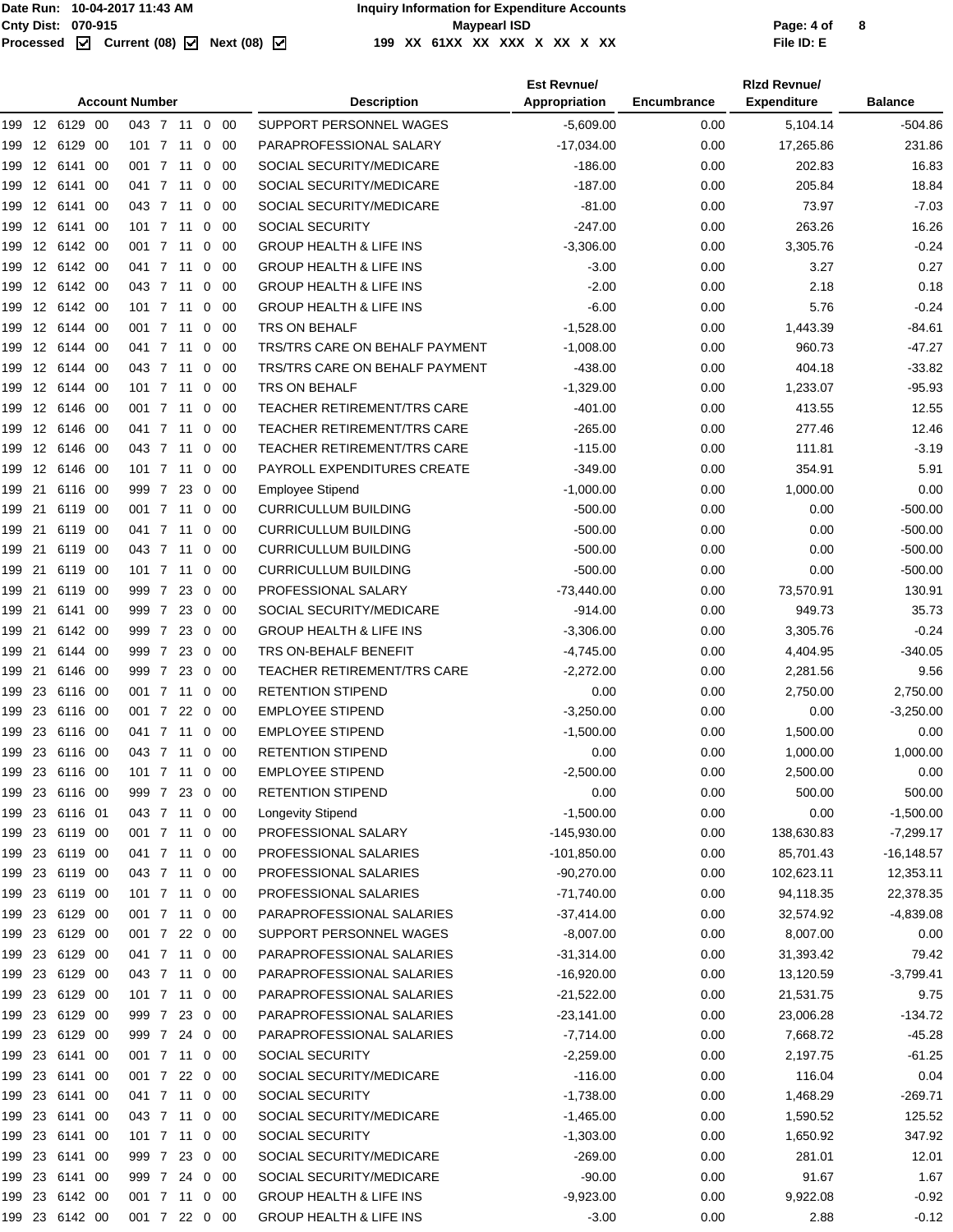|        |        |                |      | <b>Account Number</b> |         |                |             | <b>Description</b>                   | <b>Est Revnue/</b><br>Appropriation | Encumbrance | <b>Rizd Revnue/</b><br><b>Expenditure</b> | <b>Balance</b> |
|--------|--------|----------------|------|-----------------------|---------|----------------|-------------|--------------------------------------|-------------------------------------|-------------|-------------------------------------------|----------------|
|        |        | 199 23 6142 00 |      | 041 7 11 0 00         |         |                |             | <b>GROUP HEALTH</b>                  | $-8,234.00$                         | 0.00        | 6,881.72                                  | $-1,352.28$    |
| 199    | 23     | 6142 00        |      | 043 7 11              |         | $\mathbf{0}$   | 00          | <b>GROUP HEALTH &amp; LIFE INS</b>   | $-4,995.00$                         | 0.00        | 5,269.40                                  | 274.40         |
| 199    | 23     | 6142 00        |      | 101 7 11              |         | $\mathbf 0$    | -00         | <b>GROUP HEALTH/LIFE</b>             | $-3,312.00$                         | 0.00        | 4,663.72                                  | 1,351.72       |
| 199    | 23     | 6142 00        |      | 999 7                 | 23      | $\overline{0}$ | -00         | <b>GROUP HEALTH &amp; LIFE INS</b>   | $-2,479.00$                         | 0.00        | 2,479.32                                  | 0.32           |
| 199    | 23     | 6142 00        |      | 999 7                 | 24      | $\mathbf 0$    | 00          | <b>GROUP HEALTH &amp; LIFE INS</b>   | $-826.00$                           | 0.00        | 826.44                                    | 0.44           |
| 199    | 23     | 6143 00        |      | 001 7 11              |         | $\mathbf 0$    | 00          | <b>WORKERS' COMPENSATION</b>         | 0.00                                | 0.00        | 0.00                                      | 0.00           |
| 199    | 23     | 6143 00        |      | 043 7 11              |         | 0              | 00          | <b>WORKERS' COMPENSATION</b>         | 0.00                                | 0.00        | 0.00                                      | 0.00           |
| 199    | 23     | 6143 00        |      | 999 7                 | 23      | $\mathbf 0$    | 00          | <b>WORKERS' COMPENSATION</b>         | 0.00                                | 0.00        | 0.00                                      | 0.00           |
| 199    | 23     | 6144 00        |      | 001 7 11              |         | $\mathbf{0}$   | 00          | TRS ON BEHALF                        | $-10,906.00$                        | 0.00        | 8,885.17                                  | $-2,020.83$    |
| 199    | -23    | 6144 00        |      | 001 7                 | 22 0    |                | - 00        | TRS ON-BEHALF BENEFIT                | $-625.00$                           | 0.00        | 579.65                                    | $-45.35$       |
| 199    | 23     | 6144 00        |      | 041 7 11              |         | $\overline{0}$ | -00         | TRS ON BEHALF                        | $-9,095.00$                         | 0.00        | 7,203.59                                  | $-1,891.41$    |
| 199 23 |        | 6144 00        |      | 043 7 11              |         |                | $0\quad 00$ | TRS/TRS CARE ON BEHALF PAYMENT       | $-7,761.00$                         | 0.00        | 7,515.86                                  | $-245.14$      |
| 199 23 |        | 6144 00        |      | 101 7 11 0 00         |         |                |             | TRS ON BEHALF                        | $-6,175.00$                         | 0.00        | 7,232.71                                  | 1,057.71       |
| 199    | 23     | 6144 00        |      | 999 7                 | 23      | $\mathbf 0$    | 00          | TRS ON BEHALF PAYMENT                | $-1,805.00$                         | 0.00        | 1,665.54                                  | $-139.46$      |
| 199    | 23     | 6144 00        |      | 999 7                 | 24      | $\overline{0}$ | 00          | TRS ON BEHALF PAYMENT                | $-602.00$                           | 0.00        | 555.18                                    | -46.82         |
| 199    | -23    | 6145 00        |      | 001 7 11              |         | $\mathbf{0}$   | - 00        | UNEMPLOYMENT COMPENSATION            | 0.00                                | 0.00        | 0.00                                      | 0.00           |
| 199    | 23     | 6145 00        |      | 043 7                 | 11      | $\mathbf 0$    | -00         | UNEMPLOYMENT COMPENSATION            | 0.00                                | 0.00        | 0.00                                      | 0.00           |
| 199    | 23     | 6145 00        |      | 999 7                 | 23      | $\mathbf 0$    | - 00        | UNEMPLOYMENT COMPENSATION            | 0.00                                | 0.00        | 0.00                                      | 0.00           |
| 199    | 23     | 6146 00        |      | 001 7 11              |         |                | $0\quad 00$ | <b>TRS</b>                           | $-5,746.00$                         | 0.00        | 5,936.59                                  | 190.59         |
| 199    | 23     | 6146 00        |      | 001 7                 | 22      | $\mathbf 0$    | 00          | TEACHER RETIREMENT/TRS CARE          | $-164.00$                           | 0.00        | 164.16                                    | 0.16           |
| 199    | 23     | 6146 00        |      | 041 7 11              |         | $\mathbf{0}$   | 00          | <b>TEACHER RETIREMENT</b>            | $-3,737.00$                         | 0.00        | 3,415.22                                  | $-321.78$      |
| 199    | 23     | 6146 00        |      | 043 7                 | 11      | 0              | 00          | <b>TEACHER RETIREMENT/TRS CARE</b>   | $-2,665.00$                         | 0.00        | 3,047.46                                  | 382.46         |
| 199    | 23     | 6146 00        |      | 101 7 11              |         | 0              | 00          | <b>TEACHER RETIREMENT</b>            | $-2,769.00$                         | 0.00        | 3,336.39                                  | 567.39         |
| 199 23 |        | 6146 00        |      | 999 7 23              |         | $\mathbf 0$    | -00         | <b>TEACHER RETIREMENT/TRS CARE</b>   | $-474.00$                           | 0.00        | 471.59                                    | $-2.41$        |
| 199 23 |        | 6146 00        |      | 999 7 24 0            |         |                | 00          | <b>TEACHER RETIREMENT/TRS CARE</b>   | $-158.00$                           | 0.00        | 157.24                                    | $-0.76$        |
| 199    | 23     | 6149 00        |      | 001 7 11              |         | $\mathbf 0$    | 00          | <b>EMPLOYEE BENEFITS</b>             | 0.00                                | 0.00        | 0.00                                      | 0.00           |
| 199    | 23     | 6149           | - 00 | 043 7 11              |         | $\mathbf 0$    | 00          | <b>EMPLOYEE BENEFITS</b>             | 0.00                                | 0.00        | 0.00                                      | 0.00           |
| 199 23 |        | 6149 00        |      | 999 7                 | 23 0 00 |                |             | <b>EMPLOYEE BENEFITS</b>             | 0.00                                | 0.00        | 0.00                                      | 0.00           |
| 199    | 31     | 6116 00        |      | 001 7                 | 22      | $\overline{0}$ | -00         | <b>EMPLOYEE STIPEND</b>              | $-1,000.00$                         | 0.00        | 1,500.00                                  | 500.00         |
| 199    | 31     | 6116 00        |      | 001 7                 | 23      | $\overline{0}$ | - 00        | <b>RETENTION STIPEND</b>             | 0.00                                | 0.00        | 1,000.00                                  | 1,000.00       |
| 199 31 |        | 6116 00        |      | 041 7 99              |         |                | $0\quad 00$ | <b>Longevity Stipend</b>             | $-1,000.00$                         | 0.00        | 0.00                                      | $-1,000.00$    |
|        | 199 31 | 6116 00        |      | 101 7 99              |         |                | $0\quad 00$ | <b>EMPLOYEE STIPEND</b>              | $-1,000.00$                         | 0.00        | 2.000.00                                  | 1,000.00       |
|        |        | 199 31 6119 00 |      | 001 7 31 0 00         |         |                |             | TEACHER & OTHR PROF WAGES            | $-44,800.00$                        | 0.00        | 44,620.00                                 | $-180.00$      |
|        |        | 199 31 6119 00 |      | 041 7 11 0 00         |         |                |             | <b>TEACHER &amp; OTHR PROF WAGES</b> | $-15,300.00$                        | 0.00        | 15,299.52                                 | $-0.48$        |
| 199 31 |        | 6119 00        |      | 043 7 11 0 00         |         |                |             | TEACHER & OTHER PROF WAGES           | $-14,300.00$                        | 0.00        | 14,300.16                                 | 0.16           |
|        |        | 199 31 6119 00 |      | 101 7 24 0 00         |         |                |             | <b>TEACHER &amp; OTHR PROF WAGES</b> | -54,700.00                          | 0.00        | 54,520.00                                 | $-180.00$      |
| 199 31 |        | 6129 00        |      | 001 7 31 0 00         |         |                |             | SUPPORT PERSONNEL WAGES              | $-8,007.00$                         | 0.00        | 8,007.00                                  | 0.00           |
| 199 31 |        | 6141 00        |      | 001 7 22 0 00         |         |                |             | SOCIAL SECURITY/MEDICARE             | 0.00                                | 0.00        | 13.72                                     | 13.72          |
|        |        | 199 31 6141 00 |      | 001 7 23 0 00         |         |                |             | SOCIAL SECURITY/MEDICARE             | -484.00                             | 0.00        | 7.15                                      | $-476.85$      |
|        |        | 199 31 6141 00 |      | 001 7 31 0 00         |         |                |             | SOCIAL SECURITY/MEDICARE             | -746.00                             | 0.00        | 684.21                                    | $-61.79$       |
| 199 31 |        | 6141 00        |      | 041 7 11 0 00         |         |                |             | SOCIAL SECURITY/MEDICARE             | $-216.00$                           | 0.00        | 218.42                                    | 2.42           |
|        |        | 199 31 6141 00 |      | 043 7 11 0 00         |         |                |             | SOCIAL SECURITY/MEDICARE             | $-202.00$                           | 0.00        | 204.24                                    | 2.24           |
|        |        | 199 31 6141 00 |      | 101 7 24 0 00         |         |                |             | SOCIAL SECURITY/MEDICARE             | $-637.00$                           | 0.00        | 636.85                                    | $-0.15$        |
| 199 31 |        | 6141 00        |      | 101 7 99              |         |                | $0\quad 00$ | SOCIAL SECURITY/MEDICARE             | 0.00                                | 0.00        | 13.12                                     | 13.12          |
|        | 199 31 | 6142 00        |      | 001 7 23 0 00         |         |                |             | <b>GROUP HEALTH &amp; LIFE INS</b>   | $-6.00$                             | 0.00        | 0.00                                      | $-6.00$        |
|        | 199 31 | 6142 00        |      | 001 7 31 0 00         |         |                |             | <b>GROUP HEALTH &amp; LIFE INS</b>   | $-3,309.00$                         | 0.00        | 3,308.64                                  | $-0.36$        |
| 199 31 |        | 6142 00        |      | 041 7 11 0 00         |         |                |             | <b>GROUP HEALTH &amp; LIFE INS</b>   | -860.00                             | 0.00        | 860.16                                    | 0.16           |
| 199 31 |        | 6142 00        |      | 043 7 11 0 00         |         |                |             | <b>GROUP HEALTH &amp; LIFE INS</b>   | $-804.00$                           | 0.00        | 804.00                                    | 0.00           |
| 199 31 |        | 6142 00        |      | 101 7 24 0 00         |         |                |             | <b>GROUP HEALTH &amp; LIFE INS</b>   | $-3,306.00$                         | 0.00        | 3,305.76                                  | $-0.24$        |
| 199 31 |        | 6143 00        |      | 001 7 23 0 00         |         |                |             | <b>WORKERS' COMPENSATION</b>         | 0.00                                | 0.00        | 0.00                                      | 0.00           |
|        | 199 31 | 6144 00        |      | 001 7 31 0 00         |         |                |             | TRS/TRS CARE ON BEHALF PAYMENT       | $-3,910.00$                         | 0.00        | 3,615.96                                  | $-294.04$      |
|        | 199 31 | 6144 00        |      | 041 7 11 0 00         |         |                |             | <b>TRS</b>                           | $-1,039.00$                         | 0.00        | 964.25                                    | $-74.75$       |
| 199 31 |        | 6144 00        |      | 043 7 11 0 00         |         |                |             | TRS/TRS CARE ON BEHALF PAYMENT       | $-971.00$                           | 0.00        | 901.27                                    | $-69.73$       |
| 199 31 |        | 6144 00        |      | 101 7 24 0 00         |         |                |             | TRS/TRS CARE ON BEHALF PAYMENT       | $-3,654.00$                         | 0.00        | 3,379.13                                  | $-274.87$      |
|        |        | 199 31 6145 00 |      | 001 7 23 0 00         |         |                |             | UNEMPLOYMENT COMPENSATION            | 0.00                                | 0.00        | 0.00                                      | 0.00           |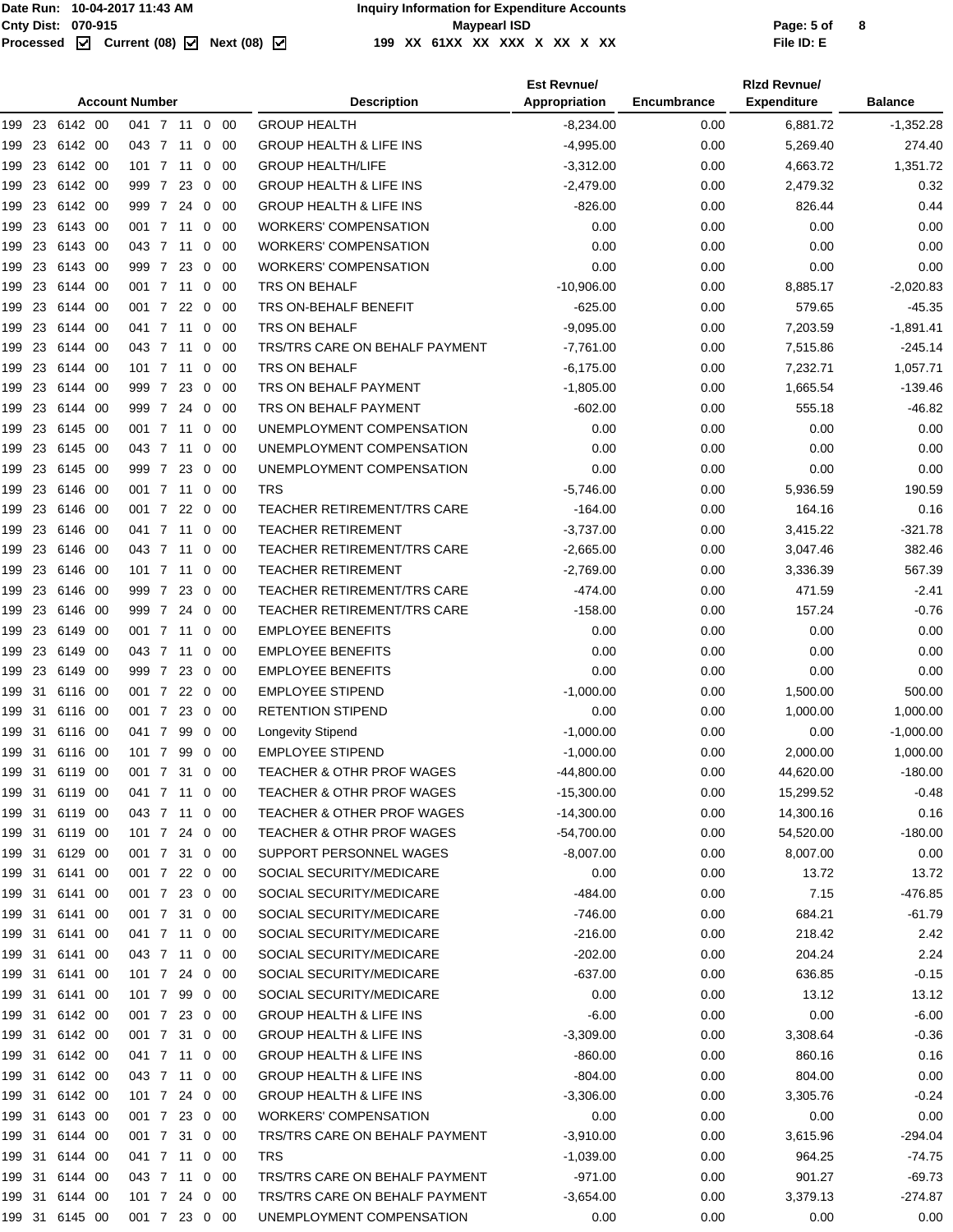| <b>Account Number</b>                                    |             | <b>Description</b>                 | <b>Est Revnue/</b><br>Appropriation | Encumbrance | <b>Rizd Revnue/</b><br><b>Expenditure</b> | <b>Balance</b> |
|----------------------------------------------------------|-------------|------------------------------------|-------------------------------------|-------------|-------------------------------------------|----------------|
| 199 31<br>6146 00<br>001 7 23 0 00                       |             | <b>TEACHER RETIREMENT/TRS CARE</b> | 0.00                                | 0.00        | 0.00                                      | 0.00           |
| 001 7 31 0<br>199 31<br>6146 00                          | - 00        | <b>TEACHER RETIREMENT/TRS CARE</b> | $-1,246.00$                         | 0.00        | 1,241.16                                  | $-4.84$        |
| 31<br>6146 00<br>041 7 11 0 00<br>199                    |             | TEACHER RETIREMENT/TRS CARE        | $-374.00$                           | 0.00        | 374.40                                    | 0.40           |
| -31<br>043 7<br>199<br>6146 00<br>11<br>0                | -00         | <b>TEACHER RETIREMENT/TRS CARE</b> | $-350.00$                           | 0.00        | 349.56                                    | $-0.44$        |
| -31<br>6146 00<br>101 7<br>24<br>199  <br>$\overline{0}$ | -00         | <b>TEACHER RETIREMENT/TRS CARE</b> | $-1,599.00$                         | 0.00        | 1,594.24                                  | $-4.76$        |
| -31<br>6146 00<br>99<br>$\overline{0}$<br>101 7<br>199   | - 00        | <b>TEACHER RETIREMENT/TRS CARE</b> | 0.00                                | 0.00        | $-0.01$                                   | $-0.01$        |
| 31<br>23<br>199<br>6149 00<br>001 7<br>$\overline{0}$    | - 00        | <b>EMPLOYEE BENEFITS</b>           | 0.00                                | 0.00        | 0.00                                      | 0.00           |
| 33<br>001 7<br>99<br>199<br>6116 00<br>$\mathbf 0$       | - 00        | <b>EMPLOYEE STIPEND</b>            | $-1,000.00$                         | 0.00        | 1,000.00                                  | 0.00           |
| 33<br>6116 00<br>041 7<br>99<br>199<br>$\mathbf 0$       | - 00        | <b>Longevity Stipend</b>           | $-500.00$                           | 0.00        | 500.00                                    | 0.00           |
| 33<br>6116 00<br>101 7<br>199<br>99<br>$\mathbf 0$       | -00         | <b>EMPLOYEE STIPEND</b>            | $-500.00$                           | 0.00        | 500.00                                    | 0.00           |
| 33<br>6119 00<br>001 7<br>99<br>0<br>199.                | -00         | HIGH SCHOOL NURSE SALARY           | $-44,500.00$                        | 0.00        | 44,504.11                                 | 4.11           |
| 33<br>6129 00<br>041 7<br>99<br>199<br>$\mathbf 0$       | - 00        | SUPPORT PERSONNEL WAGES            | $-13,388.00$                        | 0.00        |                                           | 1,087.70       |
| 33<br>6129 00<br>043 7<br>99<br>$\mathbf 0$<br>199       | -00         | INTERMEDIATE NURSE SALARY          | $-13,388.00$                        | 0.00        | 14,475.70                                 | $-1,235.95$    |
|                                                          |             |                                    |                                     |             | 12,152.05                                 |                |
| 33<br>$101 \t 7$<br>99<br>199<br>6129 00<br>$\mathbf 0$  | -00         | ELENTARY NURSE SALARY              | $-27,158.00$                        | 0.00        | 25,665.84                                 | $-1,492.16$    |
| 33<br>6141 00<br>001 7<br>99<br>199<br>$\mathbf 0$       | - 00        | <b>SOCIAL SECURITY</b>             | $-645.00$                           | 0.00        | 652.55                                    | 7.55           |
| 33<br>041 7<br>199<br>6141 00<br>99<br>$\mathbf 0$       | -00         | <b>SOCIAL SECURITY</b>             | $-85.00$                            | 0.00        | 99.15                                     | 14.15          |
| 33<br>6141 00<br>043 7<br>99<br>$\mathbf 0$<br>199.      | -00         | SOCIAL SECURITY/MEDICARE           | $-85.00$                            | 0.00        | 80.13                                     | $-4.87$        |
| 33<br>99<br>$\overline{0}$<br>6141 00<br>101 7<br>199    | - 00        | <b>SOCIAL SECURITY</b>             | $-361.00$                           | 0.00        | 363.48                                    | 2.48           |
| 33<br>99<br>$\mathbf 0$<br>199<br>6142 00<br>001 7       | - 00        | <b>GROUP HEALTH &amp; LIFE INS</b> | $-6.00$                             | 0.00        | 5.76                                      | $-0.24$        |
| 33<br>041 7<br>199<br>6142 00<br>99<br>$\mathbf 0$       | - 00        | <b>GROUP HEALTH &amp; LIFE INS</b> | $-1,653.00$                         | 0.00        | 1,652.88                                  | $-0.12$        |
| 33 6142 00<br>043 7<br>99<br>199<br>$\mathbf{0}$         | - 00        | <b>GROUP HEALTH &amp; LIFE INS</b> | $-1,653.00$                         | 0.00        | 1,652.88                                  | $-0.12$        |
| 33<br>6142 00<br>101 7<br>199<br>99<br>$\mathbf 0$       | -00         | <b>GROUP HEALTH INS</b>            | $-3,306.00$                         | 0.00        | 3,305.76                                  | $-0.24$        |
| 33<br>6144 00<br>001 7<br>99<br>$\mathbf 0$<br>199.      | -00         | TRS ON BEHALF                      | $-3,311.00$                         | 0.00        | 3,066.43                                  | $-244.57$      |
| 33<br>6144 00<br>041 7<br>99<br>$\mathbf 0$<br>199.      | - 00        | TRS ON BEHALF                      | $-1,044.00$                         | 0.00        | 962.74                                    | $-81.26$       |
| 33<br>043 7<br>99<br>$\mathbf 0$<br>199<br>6144 00       | -00         | TRS ON-BEHALF BENEFIT              | $-1,044.00$                         | 0.00        | 962.79                                    | $-81.21$       |
| 33<br>101 7<br>99<br>199<br>6144 00<br>$\mathbf 0$       | -00         | TRS ON BEHALF                      | $-2,118.00$                         | 0.00        | 1,861.61                                  | $-256.39$      |
| 33<br>6146 00<br>001 7<br>99<br>199<br>$\mathbf 0$       | - 00        | PAYROLL EXPENDITURES CREATE        | $-1,037.00$                         | 0.00        | 1,043.52                                  | 6.52           |
| 33<br>6146 00<br>041 7<br>99<br>199<br>$\mathbf 0$       | -00         | PAYROLL EXPENDITURES CREATE        | $-274.00$                           | 0.00        | 283.70                                    | 9.70           |
| 33<br>6146 00<br>043 7<br>99<br>$\mathbf 0$<br>199.      | -00         | <b>TEACHER RETIREMENT/TRS CARE</b> | $-274.00$                           | 0.00        | 266.33                                    | $-7.67$        |
| 33<br>6146 00<br>$101 \t 7$<br>99<br>$\mathbf 0$<br>199  | - 00        | <b>TRS</b>                         | $-557.00$                           | 0.00        | 531.84                                    | $-25.16$       |
| 34<br>99<br>199<br>6116 00<br>999 7<br>$\mathbf 0$       | -00         | <b>EMPLOYEE STIPEND</b>            | $-3,000.00$                         | 0.00        | 1,500.00                                  | $-1,500.00$    |
| 199 34<br>001 7 22 0 00<br>6129 00                       |             | VOC AG BUS DRIVING                 | $-2,500.00$                         | 0.00        | 2,125.00                                  | $-375.00$      |
| 34 6129 00<br>999 7<br>23 0 00<br>199                    |             | SPED DRIVER                        | $-9,700.00$                         | 0.00        | 14,975.00                                 | 5,275.00       |
| 199 34 6129 00<br>999 7 99 0 00                          |             | PARAPROFESSIONAL SALARIES          | $-84,610.00$                        | 0.00        | 92,376.58                                 | 7,766.58       |
| 199 34 6129 01<br>999 7 99 0 00                          |             | <b>CO-CURRICULAR SALARIES</b>      | $-7,000.00$                         | 0.00        | 4,684.52                                  | $-2,315.48$    |
| 199 34 6141 00                                           |             | SOCIAL SECURITY/MEDICARE           |                                     |             |                                           |                |
| 22 0 00<br>001 7                                         |             |                                    | 0.00                                | 0.00        | 29.49                                     | 29.49          |
| 199 34<br>6141 00<br>999 7 23 0 00                       |             | SOCIAL SECURITY/MEDICARE           | 0.00                                | 0.00        | 190.10                                    | 190.10         |
| 199 34<br>6141 00<br>999 7 99                            | $0\quad 00$ | SOCIAL SECURITY                    | $-1,480.00$                         | 0.00        | 1,296.17                                  | $-183.83$      |
| 199 34 6141 01<br>999 7 99 0 00                          |             | SOCIAL SECURITY/MEDICARE           | 0.00                                | 0.00        | 62.36                                     | 62.36          |
| 199 34<br>6142 00<br>999 7<br>99                         | 0 00        | <b>GROUP HEALTH &amp; LIFE INS</b> | $-19,631.00$                        | 0.00        | 17,316.53                                 | $-2,314.47$    |
| 34<br>199<br>6144 00<br>001 7<br>22 0                    | - 00        | TRS ON-BEHALF BENEFIT              | 0.00                                | 0.00        | 118.74                                    | 118.74         |
| 199 34 6144 00<br>999 7 23 0 00                          |             | TRS ON-BEHALF BENEFIT              | 0.00                                | 0.00        | 1,083.93                                  | 1,083.93       |
| 199 34<br>6144 00<br>99<br>999 7                         | $0\quad 00$ | TRS ON BEHALF OF PAYMENTS          | $-7,781.00$                         | 0.00        | 5,730.64                                  | $-2,050.36$    |
| 199 34<br>6144 01<br>999 7 99                            | $0\quad 00$ | TRS ON-BEHALF BENEFIT              | 0.00                                | 0.00        | 243.60                                    | 243.60         |
| 199 34 6146 00<br>001 7 22 0 00                          |             | <b>TEACHER RETIREMENT/TRS CARE</b> | 0.00                                | 0.00        | 34.90                                     | 34.90          |
| 199 34 6146 00<br>999 7 23 0 00                          |             | <b>TEACHER RETIREMENT/TRS CARE</b> | 0.00                                | 0.00        | 306.88                                    | 306.88         |
| 199 34 6146 00<br>999 7 99 0 00                          |             | PAYROLL EXPENDITURES CREATE        | $-2,243.00$                         | 0.00        | 2,702.46                                  | 459.46         |
| 199 34 6146 01<br>999 7 99 0 00                          |             | TEACHER RETIREMENT/TRS CARE        | $-292.00$                           | 0.00        | 106.85                                    | -185.15        |
| 199 36<br>6116 00<br>999 7 99 0 00                       |             | <b>EMPLOYEE STIPEND</b>            | $-1,000.00$                         | 0.00        | 1,000.00                                  | 0.00           |
| 199 36<br>6119 00<br>001 7 91 0 00                       |             | H S UIL SUPPLEMENT                 | $-2,000.00$                         | 0.00        | 1,225.00                                  | $-775.00$      |
| 199 36 6119 00<br>041 7 91 0 00                          |             | JH UIL SUPPLEMENT                  | $-2,000.00$                         | 0.00        | 1,700.00                                  | $-300.00$      |
| 199 36<br>6119 00<br>043 7 91 0 00                       |             | <b>INTER UIL SUPPLEMENT</b>        | $-1,500.00$                         | 0.00        | 900.00                                    | $-600.00$      |
| 36<br>6119 00<br>199<br>101 7 91 0                       | - 00        | ELEM UIL SUPPLEMENT                | $-1,500.00$                         | 0.00        | 1,725.00                                  | 225.00         |
| 199 36 6119 00<br>999 7 91 0 00                          |             | PROFESSIONAL SALARIES              | $-182,600.00$                       | 0.00        | 184,762.12                                | 2,162.12       |
| 199 36 6119 01<br>001 7 91 0 00                          |             | YEARBOOK STIPEND                   | $-1,200.00$                         | 0.00        | 0.00                                      | $-1,200.00$    |
|                                                          |             |                                    |                                     |             |                                           |                |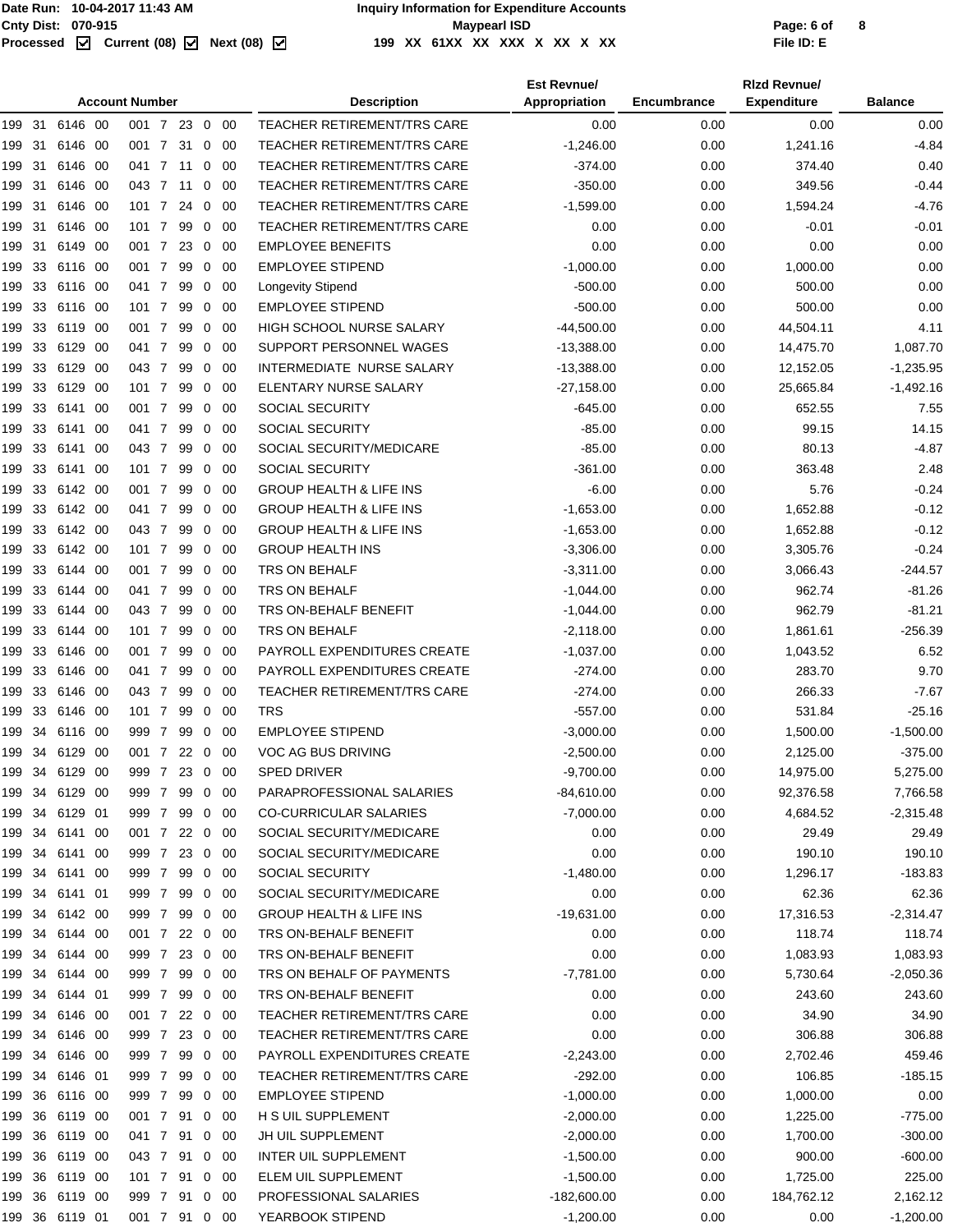|                |         |      | <b>Account Number</b> |     |                |             | <b>Description</b>                 | <b>Est Revnue/</b><br>Appropriation | Encumbrance | <b>Rizd Revnue/</b><br><b>Expenditure</b> | <b>Balance</b> |
|----------------|---------|------|-----------------------|-----|----------------|-------------|------------------------------------|-------------------------------------|-------------|-------------------------------------------|----------------|
| 199<br>36      | 6119 02 |      | 999 7 91              |     |                | $0\quad 00$ | CHEARLEADER SUPPLEMENT             | $-7,000.00$                         | 0.00        | 7,000.00                                  | 0.00           |
| 36<br>199      | 6121 00 |      | 999 7 91              |     | $\mathbf 0$    | -00         | <b>GATE DUTY/ATHLETIC EVENTS</b>   | $-6,700.00$                         | 0.00        | 6,157.57                                  | $-542.43$      |
| 36<br>199      | 6141    | 00   | 001 7                 | 91  | 0              | 00          | SOCIAL SECURITY/MEDICARE           | 0.00                                | 0.00        | 17.71                                     | 17.71          |
| 199<br>36      | 6141 00 |      | 041 7                 | 91  | 0              | 00          | SOCIAL SECURITY/MEDICARE           | 0.00                                | 0.00        | 23.37                                     | 23.37          |
| 199<br>36      | 6141 00 |      | 043 7                 | 91  | $\mathbf 0$    | -00         | SOCIAL SECURITY/MEDICARE           | 0.00                                | 0.00        | 11.83                                     | 11.83          |
| 36<br>199      | 6141    | - 00 | 101 7                 | 91  | $\mathbf 0$    | -00         | SOCIAL SECURITY/MEDICARE           | 0.00                                | 0.00        | 22.22                                     | 22.22          |
| 199<br>36      | 6141 00 |      | 999 7                 | 91  | $\mathbf 0$    | -00         | <b>SOCIAL SECURITY</b>             | $-2,516.00$                         | 0.00        | 2,689.36                                  | 173.36         |
| 36<br>199      | 6141 00 |      | 999 7 99              |     | $\mathbf 0$    | -00         | SOCIAL SECURITY/MEDICARE           | 0.00                                | 0.00        | 7.14                                      | 7.14           |
| 36<br>199      | 6141    | -02  | 999 7 91              |     | $\mathbf 0$    | -00         | <b>SOCIAL SECURITY</b>             | $-94.00$                            | 0.00        | 95.19                                     | 1.19           |
| 36<br>199      | 6142 00 |      | 999 7 91              |     | 0              | -00         | <b>GROUP HEALTH &amp; LIFE INS</b> | $-3,306.00$                         | 0.00        | 3,305.76                                  | $-0.24$        |
| 199<br>36      | 6144 00 |      | 001 7                 | 91  | $\overline{0}$ | -00         | TRS ON-BEHALF BENEFIT              | 0.00                                | 0.00        | 83.06                                     | 83.06          |
| 36<br>199      | 6144    | - 00 | 041 7                 | 91  | 0              | -00         | TRS ON-BEHALF BENEFIT              | 0.00                                | 0.00        | 115.18                                    | 115.18         |
| 199<br>36      | 6144 00 |      | 043 7                 | 91  | $\mathbf 0$    | -00         | TRS ON-BEHALF BENEFIT              | 0.00                                | 0.00        | 57.82                                     | 57.82          |
| 36<br>199      | 6144 00 |      | 101 7                 | 91  | $\overline{0}$ | -00         | TRS ON-BEHALF BENEFIT              | 0.00                                | 0.00        | 113.40                                    | 113.40         |
| 36<br>199      | 6144    | - 00 | 999 7                 | 91  | $\mathbf 0$    | -00         | <b>TRS</b>                         | $-11,374.00$                        | 0.00        | 9,774.84                                  | $-1,599.16$    |
| 199<br>36      | 6144 02 |      | 999 7                 | 91  | 0              | -00         | TRS ON BEHALF                      | $-511.00$                           | 0.00        | 467.25                                    | $-43.75$       |
| 36<br>199      | 6146 00 |      | 001 7                 | 91  | $\mathbf 0$    | -00         | TEACHER RETIREMENT/TRS CARE        | 0.00                                | 0.00        | 23.32                                     | 23.32          |
| 36<br>199      | 6146 00 |      | 041 7                 | 91  | $\mathbf 0$    | -00         | <b>TEACHER RETIREMENT/TRS CARE</b> | 0.00                                | 0.00        | 32.27                                     | 32.27          |
| 199<br>36      | 6146 00 |      | 043 7                 | 91  | $\mathbf 0$    | -00         | <b>TEACHER RETIREMENT/TRS CARE</b> | 0.00                                | 0.00        | 17.20                                     | 17.20          |
| 36<br>199      | 6146 00 |      | 101 7 91              |     | $\overline{0}$ | -00         | <b>TEACHER RETIREMENT/TRS CARE</b> | 0.00                                | 0.00        | 33.51                                     | 33.51          |
| 36<br>199      | 6146 00 |      | 999 7                 | -91 | $\mathbf 0$    | -00         | <b>TEACHER RETIREMENT</b>          | $-5,931.00$                         | 0.00        | 7,799.40                                  | 1,868.40       |
| 36<br>199      | 6146 02 |      | 999 7 91              |     | $\mathbf 0$    | -00         | <b>TEACHER RETIREMENT</b>          | $-154.00$                           | 0.00        | 160.43                                    | 6.43           |
| 199<br>41      | 6116 00 |      | 750 7                 | 99  | $\mathbf 0$    | -00         | <b>EMPLOYEE STIPEND</b>            | $-1,500.00$                         | 0.00        | 1,500.00                                  | 0.00           |
| 41<br>199      | 6119 00 |      | 701 7                 | 99  | $\overline{0}$ | -00         | PROFESSIONAL SALARIES              | $-111,200.00$                       | 0.00        | 117,630.29                                | 6,430.29       |
| 199<br>-41     | 6129 01 |      | 701 7                 | 99  | $\mathbf 0$    | -00         | PARAPROFESSIONAL SALARIES          | $-32,860.00$                        | 0.00        | 26,581.34                                 | $-6,278.66$    |
| 199<br>41      | 6141 00 |      | 701 7                 | 99  | $\mathbf 0$    | -00         | <b>SOCIAL SECURITY</b>             | $-1,374.00$                         | 0.00        | 1,464.36                                  | 90.36          |
| 41<br>199      | 6141    | - 00 | 750 7                 | 99  | $\mathbf 0$    | -00         | SOCIAL SECURITY/MEDICARE           | 0.00                                | 0.00        | 12.33                                     | 12.33          |
| 199<br>41      | 6141 01 |      | 701 7                 | 99  | $\mathbf 0$    | -00         | <b>SOCIAL SECURITY</b>             | $-303.00$                           | 0.00        | 263.33                                    | $-39.67$       |
| 199<br>41      | 6142 00 |      | 701 7                 | 99  | $\mathbf{0}$   | -00         | <b>GROUP HEALTH &amp; LIFE INS</b> | $-3,306.00$                         | 0.00        | 3,305.76                                  | $-0.24$        |
| 41<br>199      | 6142 01 |      | 701 7                 | 99  | $\mathbf{0}$   | -00         | <b>GROUP HEALTH &amp; LIFE INS</b> | $-3,306.00$                         | 0.00        | 1,101.92                                  | $-2,204.08$    |
| 199<br>-41     | 6144 00 |      | 701 7                 | 99  | $\mathbf 0$    | -00         | TRS ON-BEHALF BENEFIT              | $-5,020.00$                         | 0.00        | 4,718.83                                  | $-301.17$      |
| 199 41         | 6144 01 |      | 701 7 99              |     |                | $0\quad 00$ | TRS ON BEHALF                      | $-2,563.00$                         | 0.00        | 1,549.19                                  | $-1,013.81$    |
| 199 41         | 6146 00 |      | 701 7 99 0 00         |     |                |             | TEACHER RETIREMENT                 | $-5,128.00$                         | 0.00        | 5,600.22                                  | 472.22         |
| 199 41         | 6146 01 |      | 701 7 99              |     |                | $0\quad 00$ | TEACHER RETIREMENT/TRS CARE        | $-674.00$                           | 0.00        | 448.55                                    | $-225.45$      |
| 199 51         | 6116 00 |      | 999 7 99 0 00         |     |                |             | <b>EMPLOYEE STIPEND</b>            | $-7,500.00$                         | 0.00        | 7,880.00                                  | 380.00         |
| 199 51         | 6128 00 |      | 999 7 99              |     |                | 0 00        | <b>CUSTODIAL SALARIES</b>          | $-175,403.00$                       | 0.00        | 174,068.03                                | $-1,334.97$    |
| 199 51         | 6129 00 |      | 999 7 00 0 00         |     |                |             | <b>OVERTIME</b>                    | $-20,000.00$                        | 0.00        | 0.00                                      | $-20,000.00$   |
| 199 51         | 6129 00 |      | 999 7 99 0 00         |     |                |             | PARAPROFESSIONAL SALARIES          | -177,233.00                         | 0.00        | 196,102.52                                | 18,869.52      |
| 199 51         | 6141 00 |      | 999 7 99              |     | $\mathbf 0$    | -00         | SOCIAL SECURITY                    | $-4,573.00$                         | 0.00        | 4,960.72                                  | 387.72         |
| 199 51         | 6142 00 |      | 999 7 99              |     |                | $0\quad 00$ | <b>GROUP HEALTH &amp; LIFE INS</b> | $-19,886.00$                        | 0.00        | 22,916.68                                 | 3,030.68       |
| 199 51         | 6144 00 |      | 999 7 99              |     | 0 00           |             | TRS ON BEHALF OF PAYMENTS          | $-24,517.00$                        | 0.00        | 23,012.71                                 | $-1,504.29$    |
| 199 51         | 6146 00 |      | 999 7 99              |     |                | $0\quad 00$ | PAYROLL EXPENDITURES CREATE        | $-25,332.00$                        | 0.00        | 19,362.18                                 | $-5,969.82$    |
| 199 52 6129 00 |         |      | 999 7 23 0 00         |     |                |             | SPED MONITOR SALARY                | $-5,500.00$                         | 0.00        | 5,419.24                                  | -80.76         |
| 199 52 6129 00 |         |      | 999 7 99              |     |                | 0 00        | <b>BUS MONITOR SALARY</b>          | $-8,000.00$                         | 0.00        | 3,667.86                                  | $-4,332.14$    |
| 199 52 6141 00 |         |      | 999 7 23              |     | 0 00           |             | SOCIAL SECURITY/MEDICARE           | 0.00                                | 0.00        | 70.77                                     | 70.77          |
| 199 52 6141 00 |         |      | 999 7 99              |     |                | 0 00        | SOCIAL SECURITY/MEDICARE           | 0.00                                | 0.00        | 49.24                                     | 49.24          |
| 199 52 6144 00 |         |      | 999 7 23 0 00         |     |                |             | TRS ON-BEHALF BENEFIT              | 0.00                                | 0.00        | 384.54                                    | 384.54         |
| 199 52         | 6144 00 |      | 999 7 99              |     |                | 0 00        | TRS ON-BEHALF BENEFIT              | 0.00                                | 0.00        | 223.71                                    | 223.71         |
| 199 52 6146 00 |         |      | 999 7 23 0 00         |     |                |             | TEACHER RETIREMENT/TRS CARE        | 0.00                                | 0.00        | 119.28                                    | 119.28         |
| 199 52 6146 00 |         |      | 999 7 99 0 00         |     |                |             | TEACHER RETIREMENT/TRS CARE        | 0.00                                | 0.00        | 96.03                                     | 96.03          |
| 199 53         | 6116 00 |      | 999 7 99              |     |                | $0\quad 00$ | <b>EMPLOYEE STIPEND</b>            | $-4,000.00$                         | 0.00        | 4,500.00                                  | 500.00         |
| 199 53         | 6119 00 |      | 999 7 11 0 00         |     |                |             | PROFESSIONAL SALARIES              | -77,520.00                          | 0.00        | 78,060.00                                 | 540.00         |
| 199 53 6129 00 |         |      | 750 7 99 0 00         |     |                |             | PARAPROFESSIONAL SALARIES          | $-226,420.00$                       | 0.00        | 224,918.94                                | $-1,501.06$    |
| 199 53         | 6141 00 |      | 750 7 99              |     |                | 0 00        | PAYROLL EXPENDITURES CREATE        | $-2,759.00$                         | 0.00        | 2,982.30                                  | 223.30         |
| 199 53 6141 00 |         |      | 999 7 11 0 00         |     |                |             | SOCIAL SECURITY/MEDICARE           | $-1,081.00$                         | 0.00        | 1,059.24                                  | $-21.76$       |